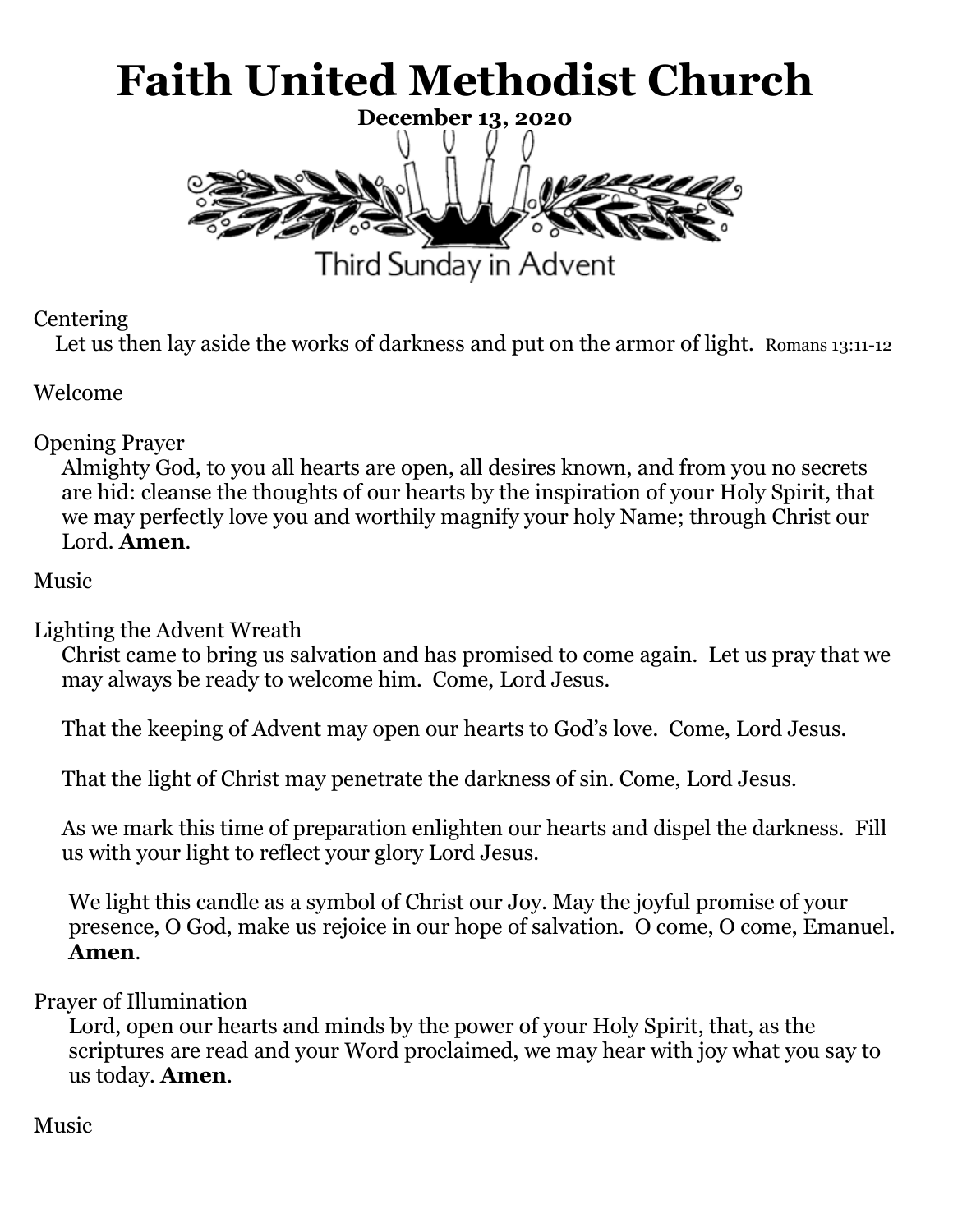Scripture Reading Isaiah 9:2 The people who walked in darkness have seen a great light; those who lived in a land of deep darkness—on them light has shined.

Scripture Reading John 1:7

He came as a witness to testify to the light, so that all might believe through him.

The Word of God, for the People of God. Thanks Be to God. **Amen.**

Children's Time

Special Music

Witness *Witness the Light*

Joys & Concerns

#### Prayers for the World

God of the ages, we praise you, for in the dawn of time you created the world, sending light by your Word to dispel darkness. In Jesus Christ you began a new creation, sending him to be the Light of the world, to drive away fear and despair, and to rule in peace and justice, holiness and love.

Especially we thank you

for the order and beauty of your creation . . . for coming in Jesus Christ to share our human life . . . for the place you give us in your continuing creation . . . for the promise of peace among nations, and justice for all peoples . . . for the Church as the sign of your coming kingdom . . .

Mighty God, prepare the world for your rule, for we long for the day when there shall be no more crying or tears, and death will be destroyed. Help us to share the ministry of Christ and be agents of his compassion.

Especially we pray

for the nations of the earth and peace in the world . . .

for victims and survivors of violence . . .

for those who are sick and suffering . . .

for our family and friends . . .

for the Church and those who serve in Christ's name . . .

All this we pray in the name of Jesus Christ our Lord. **Amen.**

Offering & Prayer for the Gifts of the Community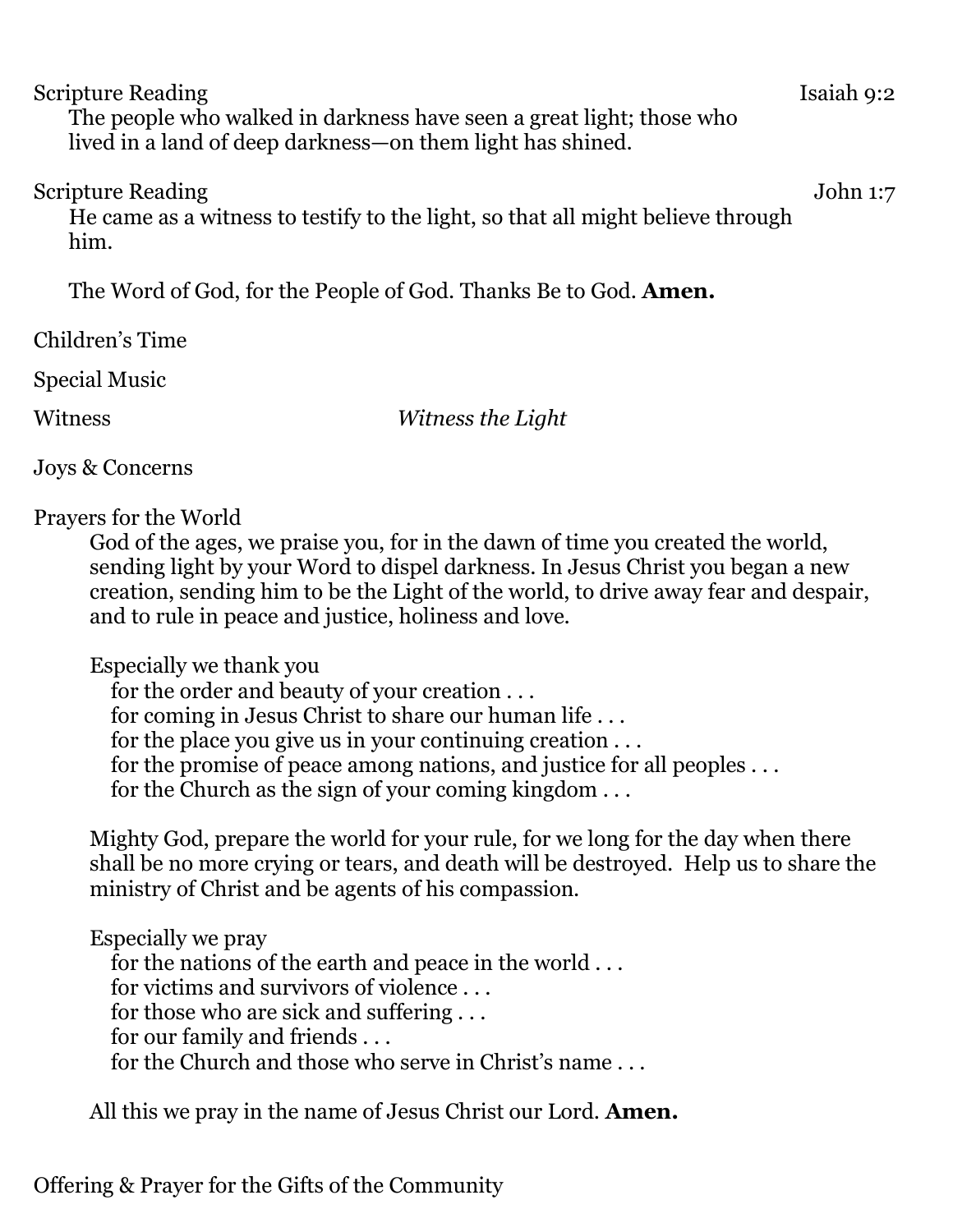O God, our hope, transform our gifts and the acts of giving into ministries of love and compassion to all the persons this church serves in your name. **Amen.**

Music

Benediction

Go forth from this time and place, bear the light of Christ in all that you say and do. May the blessing of God, Father, Son & Holy Spirit be with you this day and always. Amen.